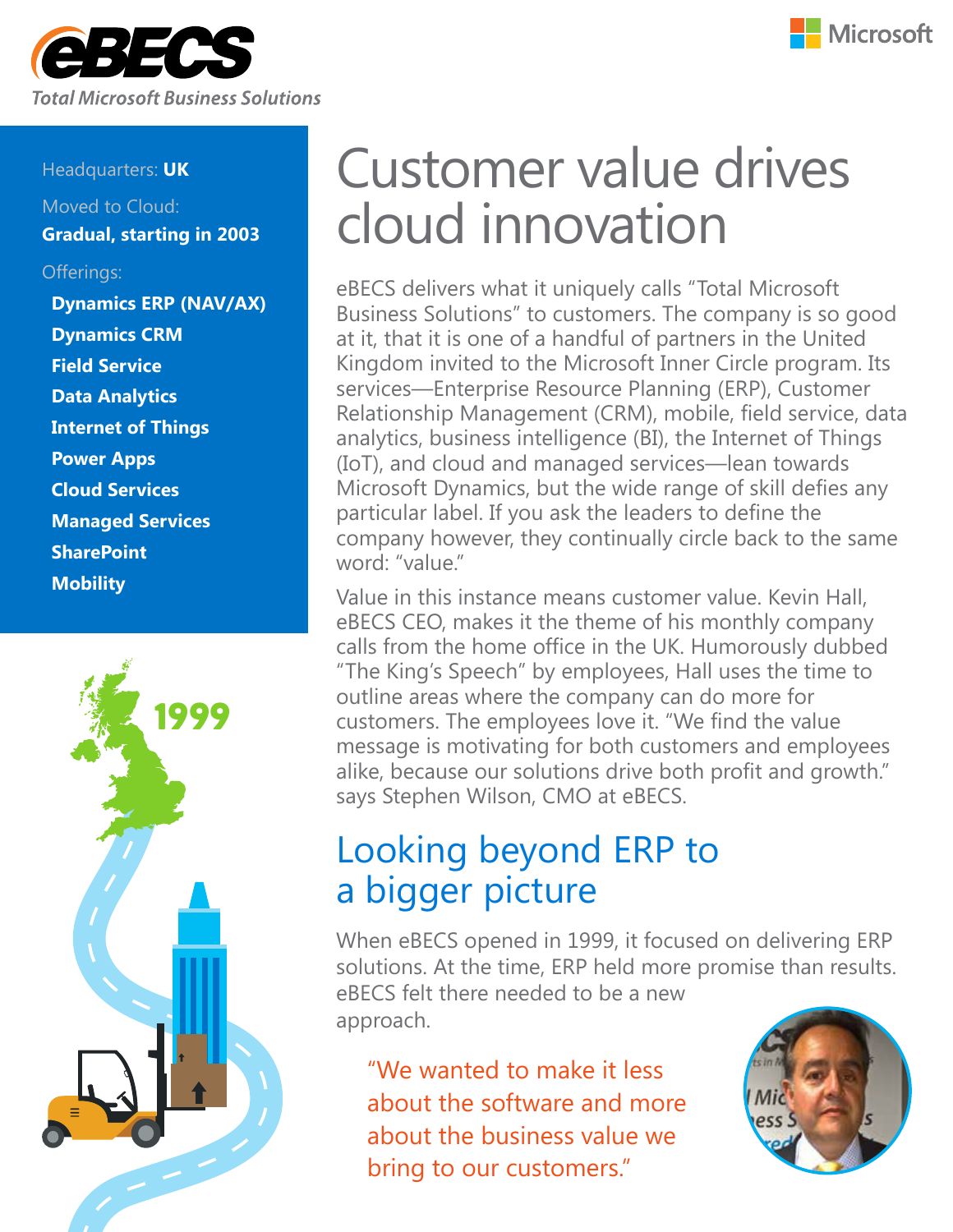#### *Kevin Hall, eBECS CEO*

"We felt there was so much more that we could do around ERP for our customers." eBECS then set out to innovate and push its limits. "Do you bury your head in the sand and carry on with what you're doing, or do you go out and embrace the future?" says Hall. "eBECS has always taken that second point of view." This point of view has enabled eBECS to progress to total business solutions, driving productivity. It has led to an early adoption of the cloud resulting in a competitive advantage.

Changing the company's business equation transformed the flow of the company's growth. ERP business value drove the company into CRM, which led to reporting, business intelligence, analytics, and eventually the cloud. "I think that philosophy about focusing on our customers and their business needs, has brought us to where we are today," says Hall. The cloud fits into that premise extremely well. "We want to maintain a platform for our customers where they can be constantly innovating," says Amir Jafri, CTO at eBECS. "Because the cloud is constantly evolving, we can deliver innovation to our customers on a continual basis."

Microsoft

Azure

eBECS has definitely delivered. In 2003, the company developed a new system that redesigned how ERP supported manufacturing. It was also one of the first Microsoft partners to put production systems on the cloud, one of the first UK partners to develop an IoT solution, and one of the first partners to tinker with machine learning. To the company's leaders, the cloud squarely fits into its cutting-edge philosophy. "We push customers towards the cloud because we can prove it reduces the cost and complexity of running their businesses," says Jafri. "We invest our time on their behalf to see what Microsoft technologies can augment their business processes and help them innovate further."

### A give and take Microsoft relationship

When you're a 100 percent Microsoft solution provider, you understand the importance of maintaining your partnership. "From day one we knew that Microsoft was at the heart of what we were trying to achieve so we've embraced that at every level," said Hall. "We've built an incredibly close relationship based on collaboration and staying plugged in." eBECS also gets as much as it gives,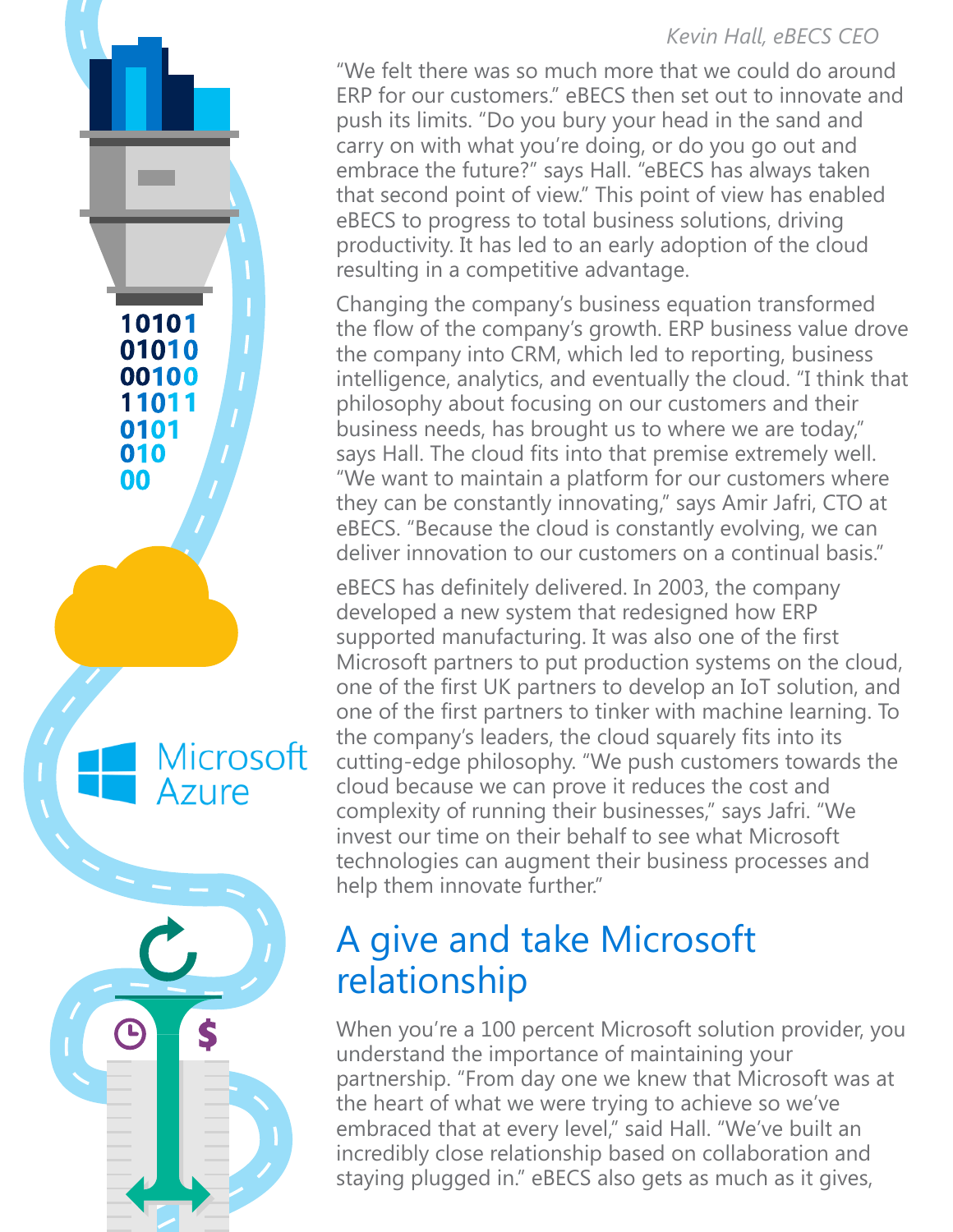### **Key Learnings:**

eBECS cloud and managed services will grow 150 percent over the next few years, raising the cloud portion of the business from its current state of 15 percent to a figure close to 70 percent.

- Attend Microsoft events to understand how to use solutions and build around them for customers
- Share with Microsoft your wins and accomplishments
- Focus on creating IP, templates, and accelerators and not building something twice
- Always take the opportunity to direct customers to a deployment model that's more efficient
- Pitch the concept of a total Microsoft business solution as opposed to a piecemeal solution



staying up to date about Microsoft services and the roadmap ahead. "We do everything we can to get on panels to be part of the teams that feed back to Microsoft," says Wilson.



"We attend all of their events so we understand how to use these solutions and build around them for customers."

*Stephen Wilson, CMO at eBECS*

For example, a large number of team members flock to Microsoft conferences to interact first-hand with company leaders. "For our people to hear the direct messaging first-hand, it adds real value to when we're interacting with clients," says Hall.

The company also makes sure to keep Microsoft abreast of its happenings. "Anytime we win anything, we tell Microsoft how and what we won. Every time we create new initiatives, we produce newsletters," says Wilson. "By letting [Microsoft] in on what we're working on, we get great feedback and help from their people."

In addition, eBECS uses that communication line to generate business for Microsoft. "As Microsoft releases new services and products, we can understand where those fit within the customer's ecosystem, and identify customers Microsoft can work with further," says Jafri.

# Holding the customers hand

When sitting with a customer to talk about Azure, the salespeople at eBECS tend to focus on the flexibility of the platform. They do this by setting up Azure readiness workshops where customers can test how their specific workloads map into the public cloud. "We want them to see that Azure lets them focus on their business while we take care of the technology side," Jafri says.

"I think Microsoft has done a great job on providing collateral on what customers are really looking for in a partner, who has experience doing this, and walking customers through a story."

*Amir Jafri, CTO at eBECS*